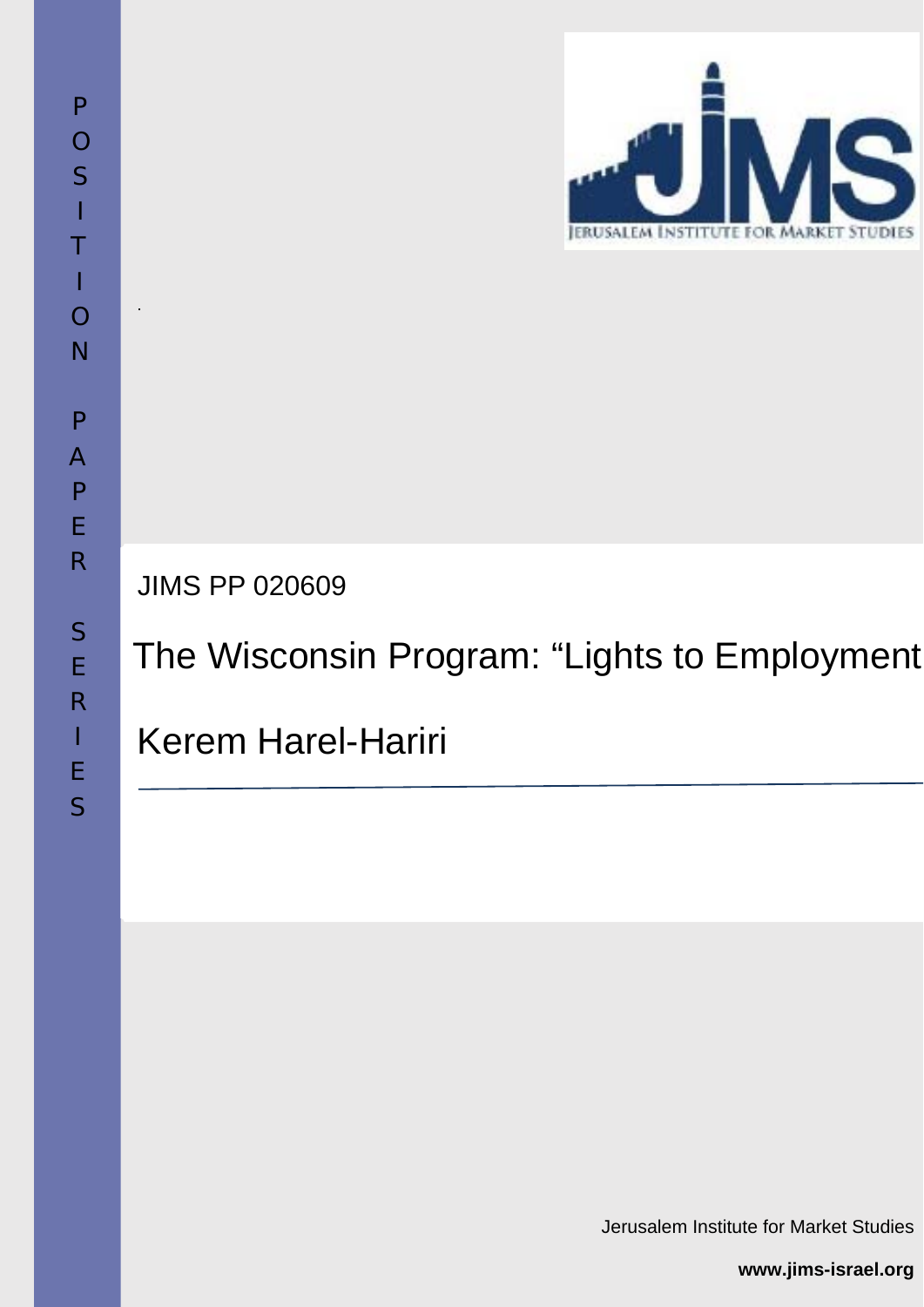# The Wisconsin Program - "Lights for Employment" A Position Paper

**Keren Harel‐Harari**

**JIMS Position Paper Series**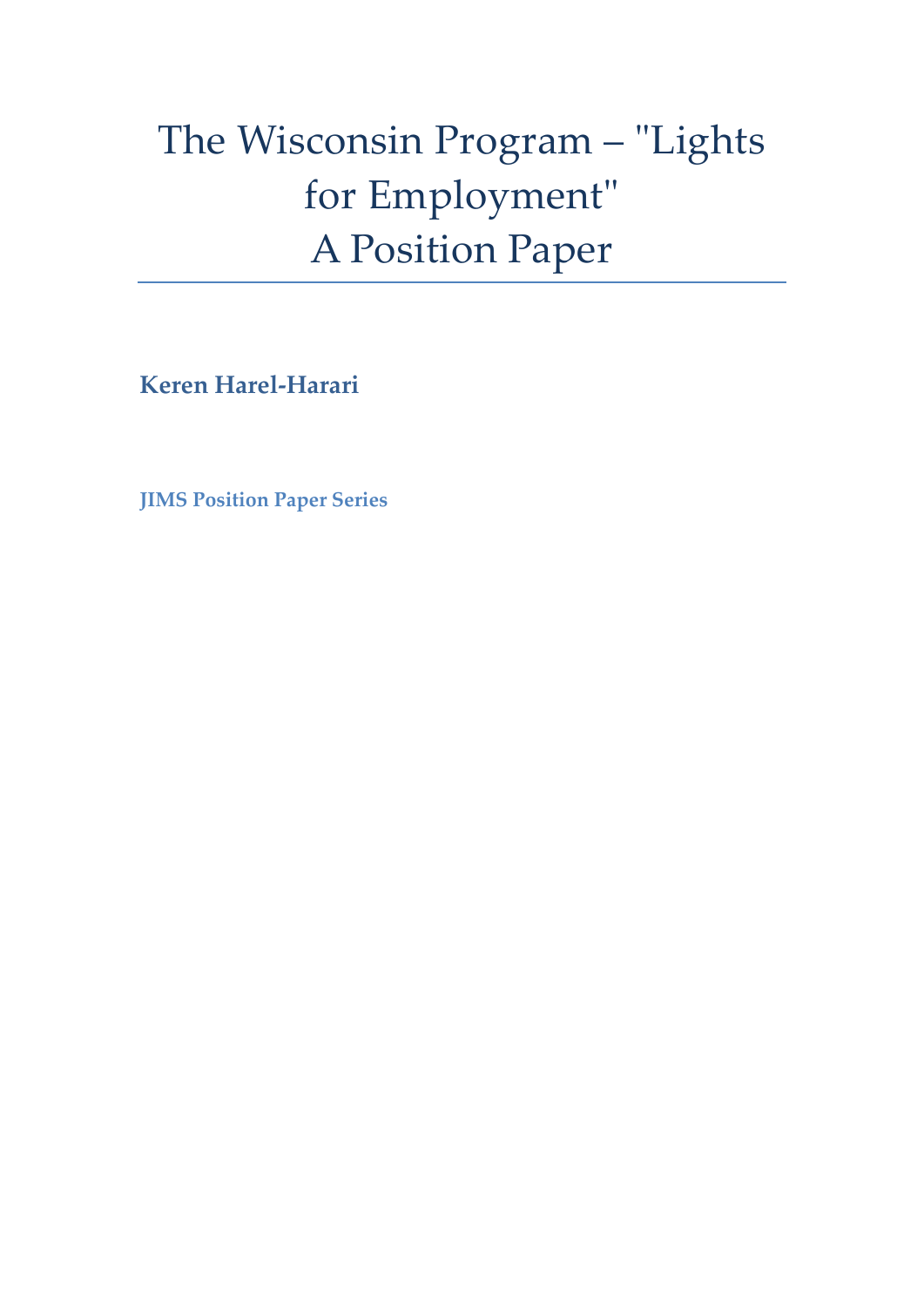### **The Wisconsin Program -- "Lights for Employment" -- A Position Paper**

#### **By Keren Harel-Harari**

#### **Jerusalem Institute for Market Studies**

#### Background:

"The Wisconsin Program" currently called *Orot Letasuka* (Lights for Employment) in Israel was intended to assist the recipients of welfare grants to integrate in the labor market and reduce the extent of welfare grants that constitute a burden on the state treasury.

- **The program's objective**: Obligating the welfare grant recipients to personally participate in a program that will provide vocational training and guidance that will improve their ability to work, earn a decent living and escape from poverty.
- **The success of the program**: according to the Ministry of Finance, the program has proven itself, because in the regions where the program is currently operating the number of those who receive income supplements **has declined by 52% as opposed to a decline of only 7.2% in those regions where only the State Employment service is functioning**. At the Finance Ministry they expect that an expansion of the program will lead to the hiring of an additional 5000 workers, and a return to the state of 700,000,000. The savings in welfare grant monies will exceed government expenditures for the program and will total about 1,000,000,000 shekels.
- **In contrast there are those who argue that the success is partial** when the real purpose of the program is examined, namely integrating employment aged welfare recipients. Out of 30,000 active participants in the new Lights for Employment Program (since August 2007) only about 6000 persons have found employment (a total of 30%). Furthermore, over 50% of the jobs are part-time, so that the average salary of all the jobs totaled only about 2,800 shekels. However, according to a research conducted by the Jerusalem Institute for Market Studies it emerges that the placement percentages of the state employment service are even lower. During the course of April 2009 only 8,300 people managed to find work via the employment service out of 235,600 job applicants (only about 3.5%), a decline of 1.5% from the month of August 2007 where 10,371 out of 203,000 applicants (about 5.1%) found work.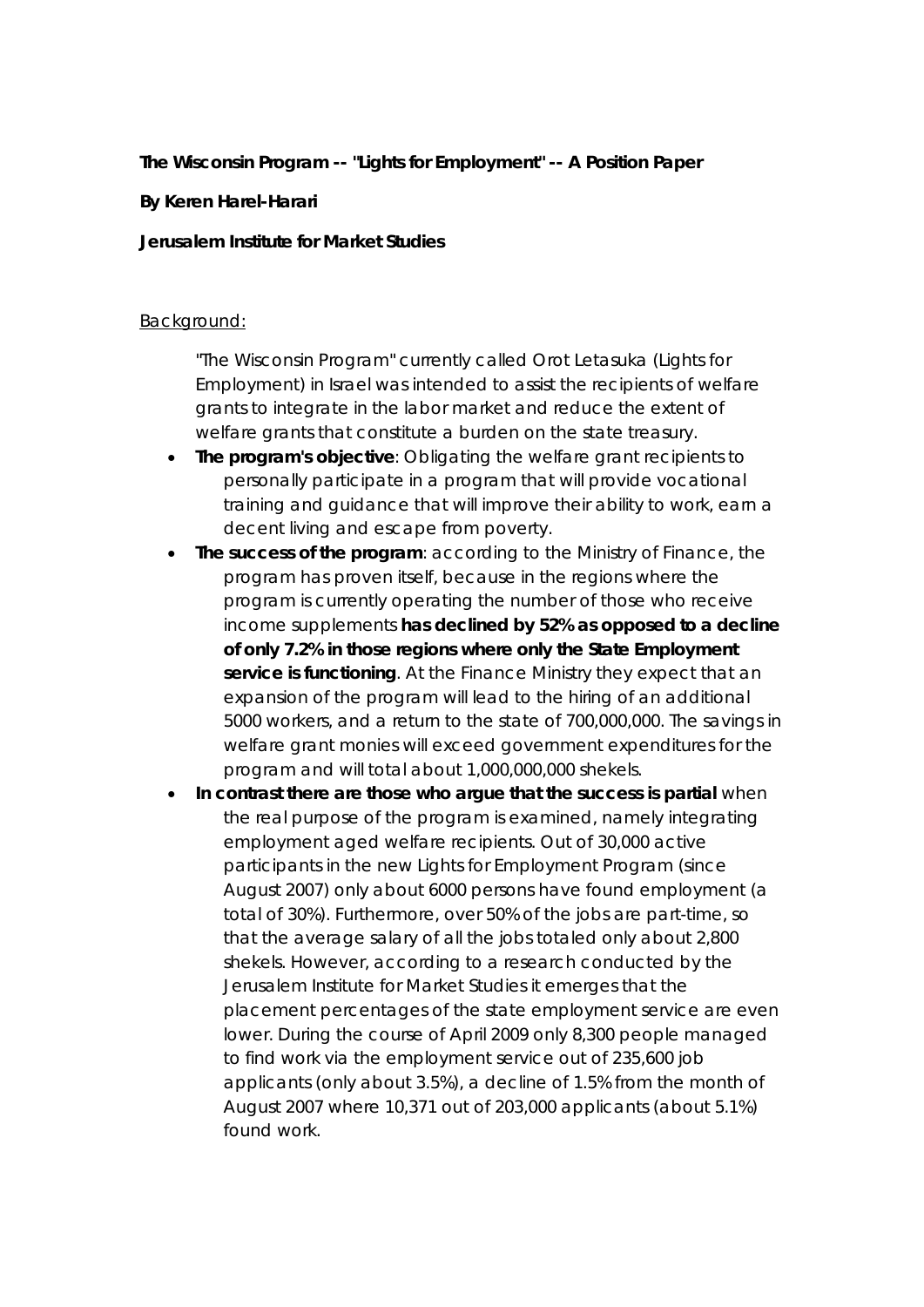# **Advantages**

- **The success of the program worldwide**: already during the 90s in countries such as Australia, Belgium, Canada, France, Ireland, Holland, Denmark, England and the United States reforms were instituted that allowed the unemployed to move from welfare to work. In the US state of Wisconsin the program was particularly successful, a decline of 80% in the number of recipients occurred. According to the American Heritage Institute during the first seven years of the program it assisted 3.5 million poor, and 2.9 million hungry children, and significantly increased the number of single mothers who joined the ranks of employment. According to the data of the Cato Institute after 10 years 2.5 million families entered the employment ranks, and there was a decline of 57% in the number of unemployed throughout the United States.
- The Wisconsin program in Israel restored **to the circle of employment thousands of participants** who had lived on subsistence payments. According to Prof. Jack Habib from the Brookdale Institute the success data of the Wisconsin program in Israel resembled that of the United States a rise of 15% in job placement.
- **Senior officials in the Ministry of Trade and Industry and the Ministry of Finance** support the expansion of the program to the entire state of Israel, economists such as Prof. Zvi Eckstein from the Bank of Israel argue that the program achieves the objectives that it had been assigned.
- **According to the data of the Jerusalem Institute for Market Studies the Israelis support and believe in the program**
- **77.5% of the Jewish population supports the implementation of the Wisconsin program in Israel**, 54% support a policy that will cut the welfare stipends of those capable of joining the employment market. The Israelis believe that providing work to an unemployed person constitutes a better form of assistance than welfare benefits. A position enunciated by Maimonides that ranks giving a poor person the means of supporting himself as the highest level of charity.

## **Problems:**

 According to the State Comptroller's report: The governmental authorities did not make adequate preparations for supervising the private companies in order to guarantee that the objectives of the Wisconsin program would be realized. The lack of supervision frequently caused unjustified injury to the welfare recipients without improving their capability to integrate into the job market, and without a proper distinction being made between those capable of working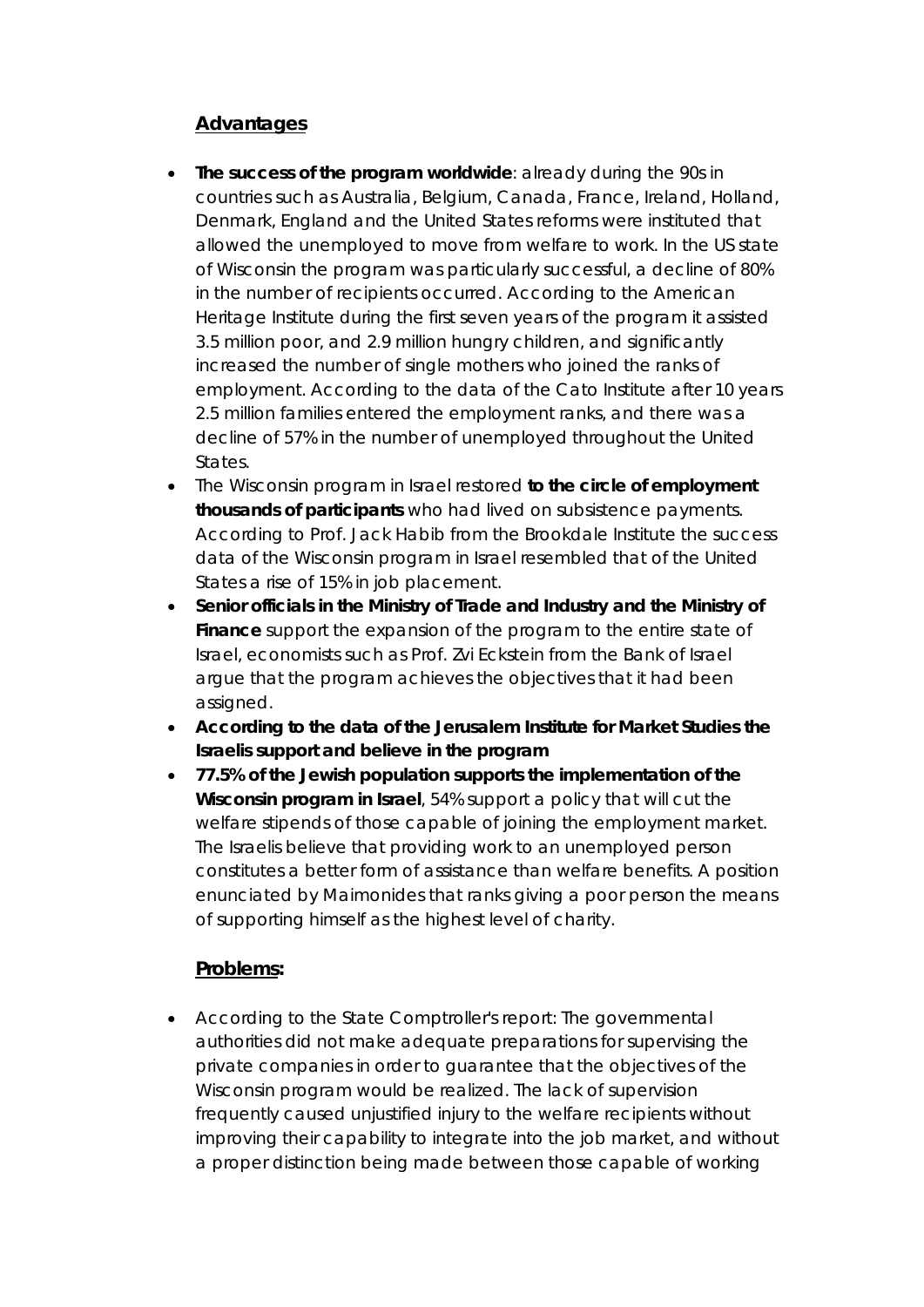and those who were incapable of working. "It was the duty of the Ministries of Commerce and Industry and the Ministry of Finance, the *Mehalev* (Acronym of from Income Guarantees to Guaranteed Employment) Administration (that administers the Wisconsin program) and the companies operating it to reduce the damage to those with limited work capability. Hundreds of people continued participating in the program although the physicians had determined that they were unsuitable for it", so concludes the State Comptroller (May 2007).

- **Stripping benefits via improper procedure:** the guideline regarding stripping benefits was vague and left leeway for the companies to interpret it and in this fashion caused severe injury to the participants. According to the State Comptroller the percentage of payment recipients in the regions where the program was operated declined by 51%, this despite the fact that only 30% of the participants found employment (permanent or temporary). In the event that the remaining 21% were people whose pension was denied despite the fact they attempted to find work. However it is possible that some or most of the people within the remaining 21% are people who did not attempt to find work although they were suitable for work and therefore their payments were denied.
- Under the model of the relationship established by the contracts for operating the Wisconsin program the companies made money by denying the income supplement benefits to the participants, and this created a danger that they would concentrate on denying eligibility for payments instead of finding employment. Therefore it was decided that the "**Lights for Employment**" program should be predicated on a different incentive where the operators have to integrate the participants into qualitative jobs. The financial incentive to the private job center would increase when a long-term job is found rather than when the amount of benefits decreases. The purpose is to facilitate an employment horizon with promotion in salary and employment conditions.
- **A great deal of criticism was leveled against the functioning of the private companies and particularly against the Agens Manpower Company** that operates the program in Holland, and in the Hadera region of Israel serving residents of Netanya, Or Akiva and Arab villages in the area: the company did not meet its obligations to develop a personal plan with the legally required number of hours and artificially increased the number of activity hours for the personal programs and counseling; the company also obligated participants to take part in non-relevant courses such as road safety, medicinal herbs, proper nutrition and parenting lessons. The company, till the end of May 2006, did not implement any rehabilitation plans for those with limited work capabilities, and referred about 30% of the participants to community service despite the fact that they had vocational experience and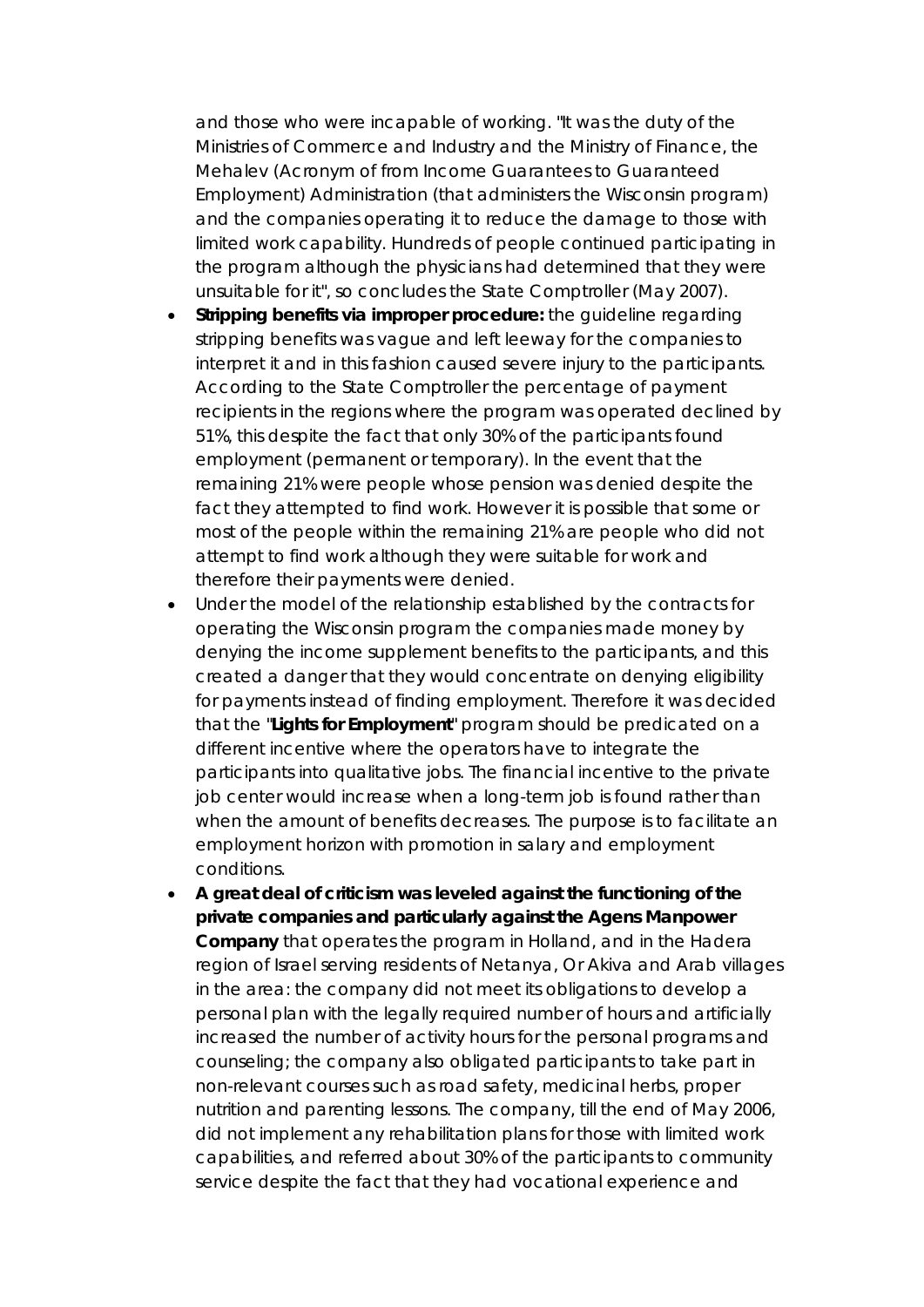according to the regulations it was stipulated that participants with work experience should not be referred to community service except under special circumstances, the company did not adjust the personal program for the participants; did not implement follow-up and monitoring over its activity, and caused many participants frustration and a sense of powerlessness.

- The High Court of Justice determined that the program is still experimental, and that the companies' activities have still not been decided. The High Court of Justice further determines that the companies operated the program hitherto while meeting the conditions that had been prescribed to them and therefore, currently there is no reason to change them.
- **Faulty conduct by the** *Mehalev* **Administration (The administration of the Wisconsin Program):** the findings show that over the course of the program's first two years it did not arrange to refer participants with handicaps; it did not set any demands whatsoever regarding the counseling, and did not supervise the companies in this area; it did not specify elementary work procedures in time, and when the administration did set standards it lacked the means to enforce their implementation.
- **Supervision and control**: the state maintains partial supervision of the program but relied on only two monitors. According to the state comptroller, is not plausible that supervision over such a complicated and experimental program can be performed only by two monitors. But he noted that a year after implementation of the plan, the administration enlarged the monitoring staff to four monitors.
- **An appeal committee**: The private company under the Wisconsin program derives a profit by denying benefits, and there was a built-in conflict of interest. By law, a participant who viewed himself injured by a decision of the company implementing the program, could appeal against it to an appeal committee appointed by the Minister of Trade and Industry, within 10 days from the day of the decision. However, participants lacked the resources to prepare proper defense for their appeal, whereas the companies could retain private attorneys. A suitable infrastructure was not put in place to safeguard the rights of the participants, also in terms of their representation before the appeals committees. Furthermore, although social organizations directed the attention of the Justice Ministry to the problem months after the program began operating, the problem was not solved. The social organizations sometimes did place attorneys at the disposal of the participants, but in most cases the participant appears on his own against the company. According to the State Comptroller's office, the reliance on social organizations is not an adequate solution to the problem of participant representation before the appeals committees.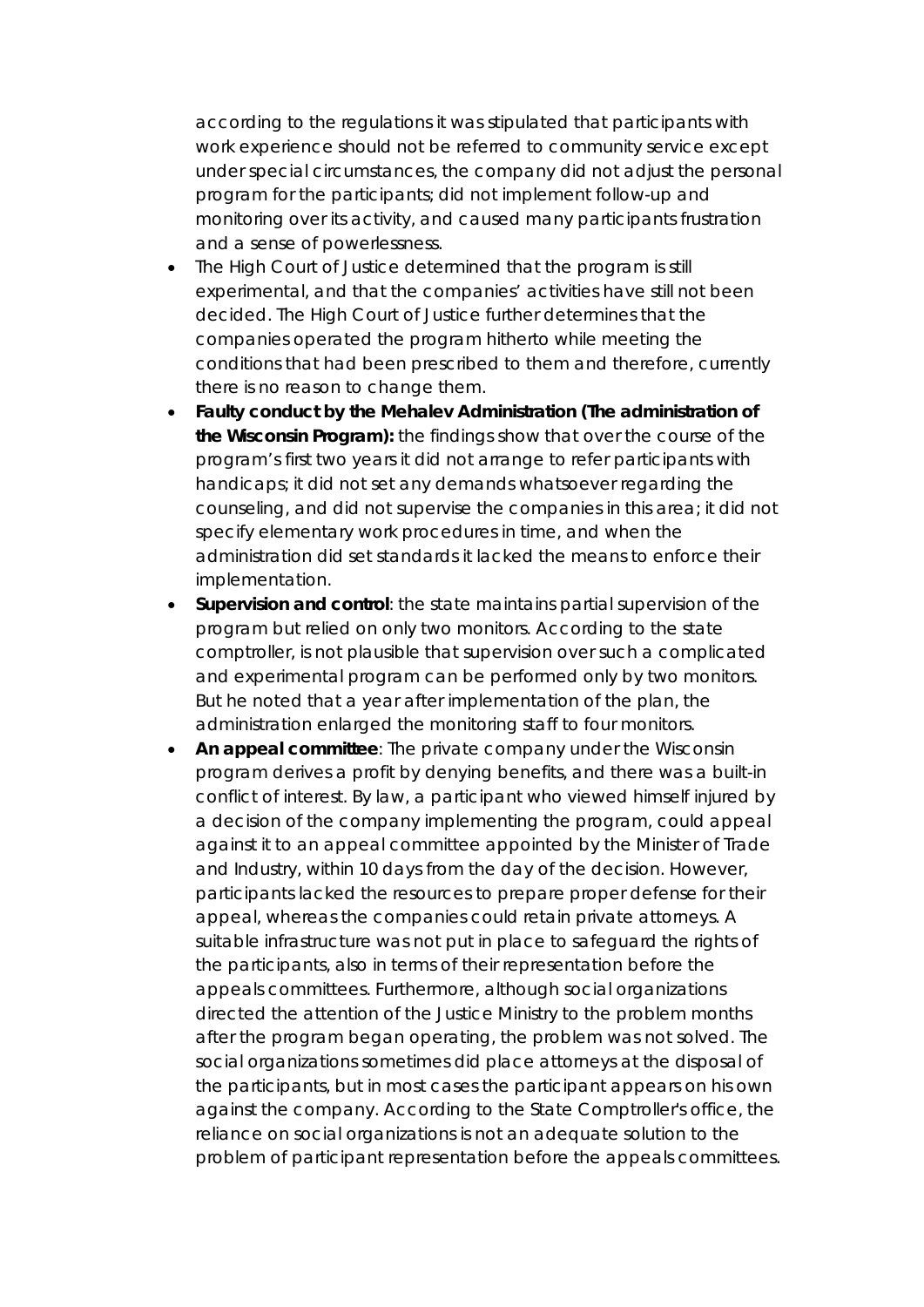## **Conclusions:**

- According to the Jerusalem Institute for Market Studies **77.5% of the Jewish population supports the "Wisconsin program**". The Ministry of Trade and Industry foresees 250,000 unemployed at the beginning of 2010. The Minister of Trade and Industry should work to expand the program as rapidly as possible given the severe economic conditions and given the outlook for hundreds of thousands of unemployed in the course of the upcoming year, this in tandem with a scrupulous examination of the new program so that the deficiencies that were remedied in the original Wisconsin program will not repeat themselves.
- Before the program is operated at a nationwide level **the Minister of Trade and Industry must examine if there is room to grant exemption from the employment tests to those income supplement recipients** who are not capable of working and are not suitable for participating in the program. Likewise, another lesson from past experience is that one should examine to what extent one can cut back the hours of the personal plan for participants who find it difficult to meet the full program, in order to make things easier for them and in order to spare them superfluous suffering and distress.
- In the State Comptroller's report from May 2007, a great deal of criticism was leveled at the Agens company for inflicting suffering on the participants and for inflating the hours of activity and counseling in order to derive a profit. Since the High Court of Justice has rejected the petition of the social organizations that wish to disqualify this company and other companies from continuing to operate the program, the Minister of Trade and Industry and the Finance Ministry should examine the day-to-day supervision over the private companies, and how one could prevent conduct similar to which the company displayed in the event that it should win the tender and continue operating the program in Hadera.
- One should guarantee orderly supervision over the *Mehalev* Administration to ensure that it **should function in a normal and proper fashion and will not repeat past mistakes**.
- The reliance on social organizations is not an adequate solution to **the problem of participant representation before the appeals committees**. The Ministry of Trade and Industry and the Finance Ministry must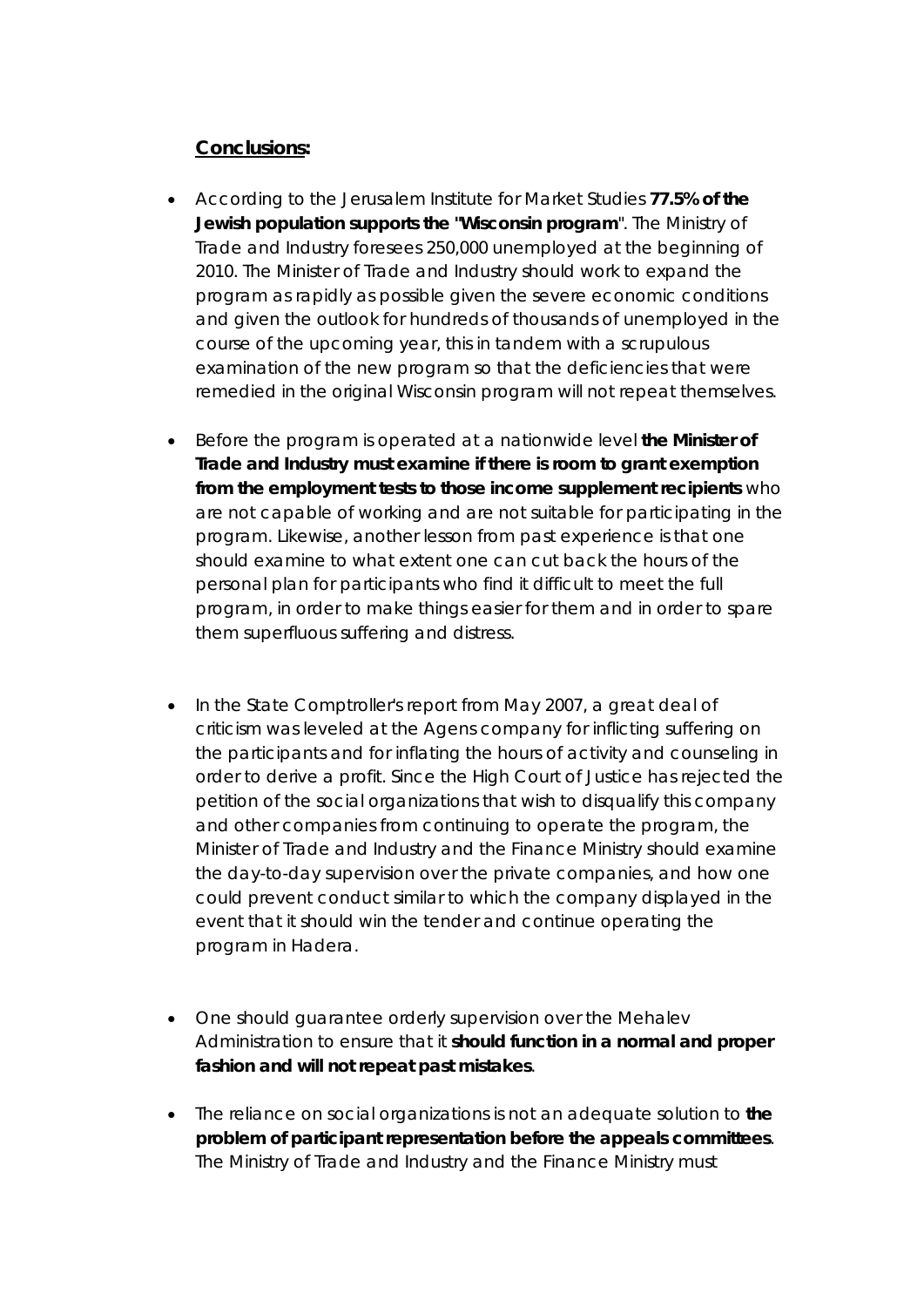provide a suitable solution for the issue and provide proper representation to participants whose benefits has been stripped and that claim that this was done without justified reason.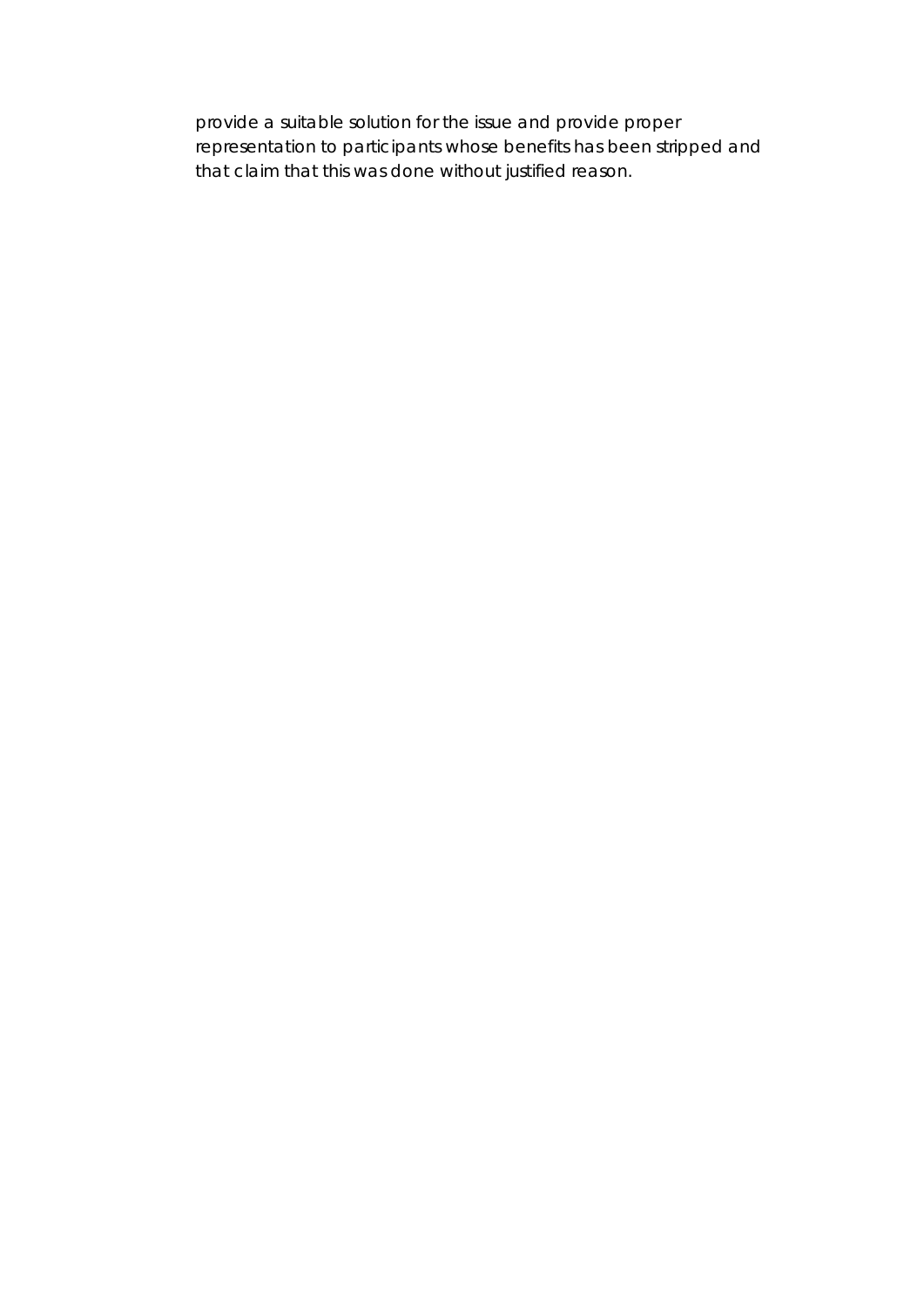## **Appendix:**

The Sequence of Events -- Historical Background:

**2005**: A limited experiment of the program begins, intended, to examine its implications and determine its future framework.

**2007**: In the beginning of the year the Minister of Trade and Industry Eli Yishai seeks to cancel it completely. At the end of the year, Eli Yishai decides to launch the new program "Lights for Employment" (1.8 .07) as a pilot program and its main points:

The program is intended first and foremost for **young people under the age of 45** with the possibility of restoring them to the circle of employment. Participants over the age of 45 could join the program on a voluntary basis.

Cutting back the program hours in the case of single-parent families; cutting back the hours for parents who have five children and more; graduated entry for new participants; making a thorough evaluation for participation in the new program.

Those with special needs including **new immigrants, handicapped, those with many years of experience in the program, and college grads**, will be handled by the program only when the program's operators will possess the suitable tools to provide them with the proper treatment. Until then the program will run only one hour a week.

**Placement in qualitative jobs**: Instead of rewarding the operators on a quantitative basis they will instead be rewarded on the basis of their success in placing participants in quality jobs for a long period with a long-range employment horizon that allows for promotion in salary and work conditions.

**Client satisfaction surveys** will be conducted amongst the participants. According to the results, changes and adjustments will be introduced.

**The state will be responsible** for operating the professional committees, diagnostic staff and the occupational physicians and psychologists.

2009: the new Minister Binyamin Ben Eliezer attaches vast importance to the continuation of the program. His major decisions: